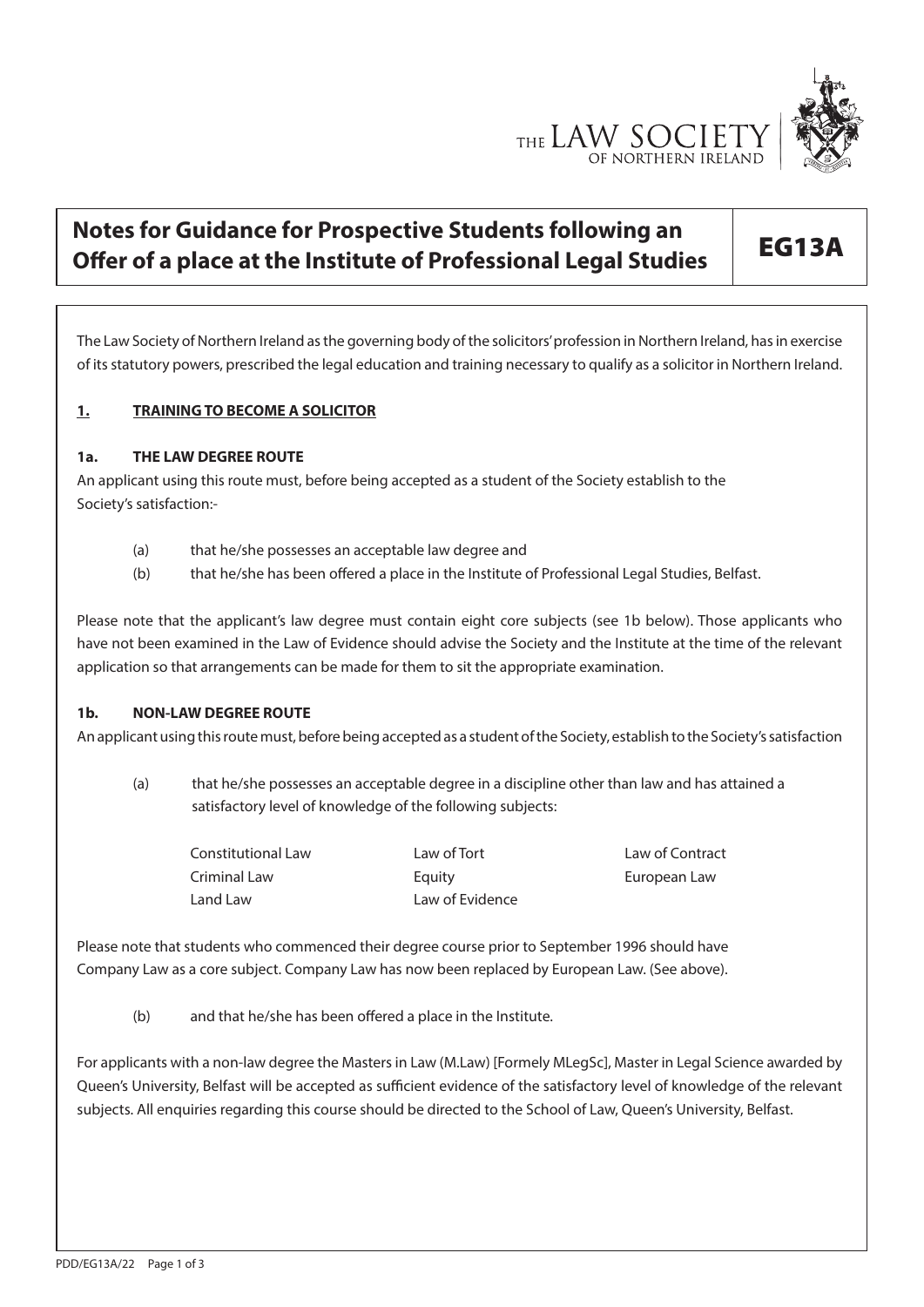# **2. APPRENTICESHIP**

## **STRUCTURE**

The underlying principle of the professional education of a solicitor is that it involves a combination of practical inoffice training and formal academic instruction. The period of apprenticeship as it is known will be for a fixed period of two years

The two year apprenticeship runs as follows:

- (a) From 17 October 2022 to 31 December 2022 spent in-office
- (b) January to December 2023 spent at the Institute of Professional Legal Studies, (Easter, Summer and Christmas periods spent in the office)

and

(c) January 2024 to the end of the two-year apprenticeship term - spent in office.

## **FINDING A MASTER AND REGISTRATION OF APPRENTICESHIP PAPERS**

In order that a student can take up their place at the Institute, he/she must register with the Law Society by 5.00 p.m. on Monday 22 August 2022. He/she must have a Master (a solicitor with whom the applicant proposes to serve his/ her apprenticeship). Registration involves the completion and lodging of a set of forms provided by the Society. Finding a Master is the responsibility of the applicant. Any firms wishing to advertise for an apprentice will be listed on the "Masters List" on the Law Society website. It is unlikely that there will be many on the list as most firms receive [many applicatio](https://www.lawsoc-ni.org/masters-list)ns from individuals contacting them directly. Details of all solicitors are available on our website under "Solicitor Directory".

It should be noted that applicants do not need to wait until they have been offered a place at the Institute before registering with the Society and are advised, on securing a Master, to register conditionally. If they do so they will be in a position to take up a place even if it is offered late. If they do not receive an offer the conditional registration will lapse.

### **CHARACTER AND FITNESS**

Please note that applicants must satisfy the Society's Education Committee as to their suitability to be accepted as students of the Society and produce for that purpose such evidence as to education, character and fitness as the Committee may require. No applicant will be registered if he/she is an undischarged bankrupt or if he/she has been convicted of a criminal offence of such a nature as to make his/her registration undesirable or if for any other reason he/she fails to satisfy the Committee as to his/her fitness to be a solicitor. A copy of the Society's Character and Fitness Policy is enclosed. If you have any queries regarding the policy, please email darren.patterson*@lawsoc-ni.org*

# **WHO CAN ACT AS A MASTER?**

It should be noted that the applicant's proposed Master must also be acceptable to the Society. The acceptability of Masters is governed by separate regulations. The principal requirements of these regulations is that the proposed Master must have been admitted to the Roll of Solicitors for at least seven years and must have been a principal for at least three years and that the practice or organisation "provides satisfactory opportunities for the adequate training of a registered student". Further details as to the requirements of these regulations can be obtained from the Society. Both Master and Apprentice must co-operate with the Society should the Society require an assessment to be made of the quality of training or of the progress of the apprentice during apprenticeship.